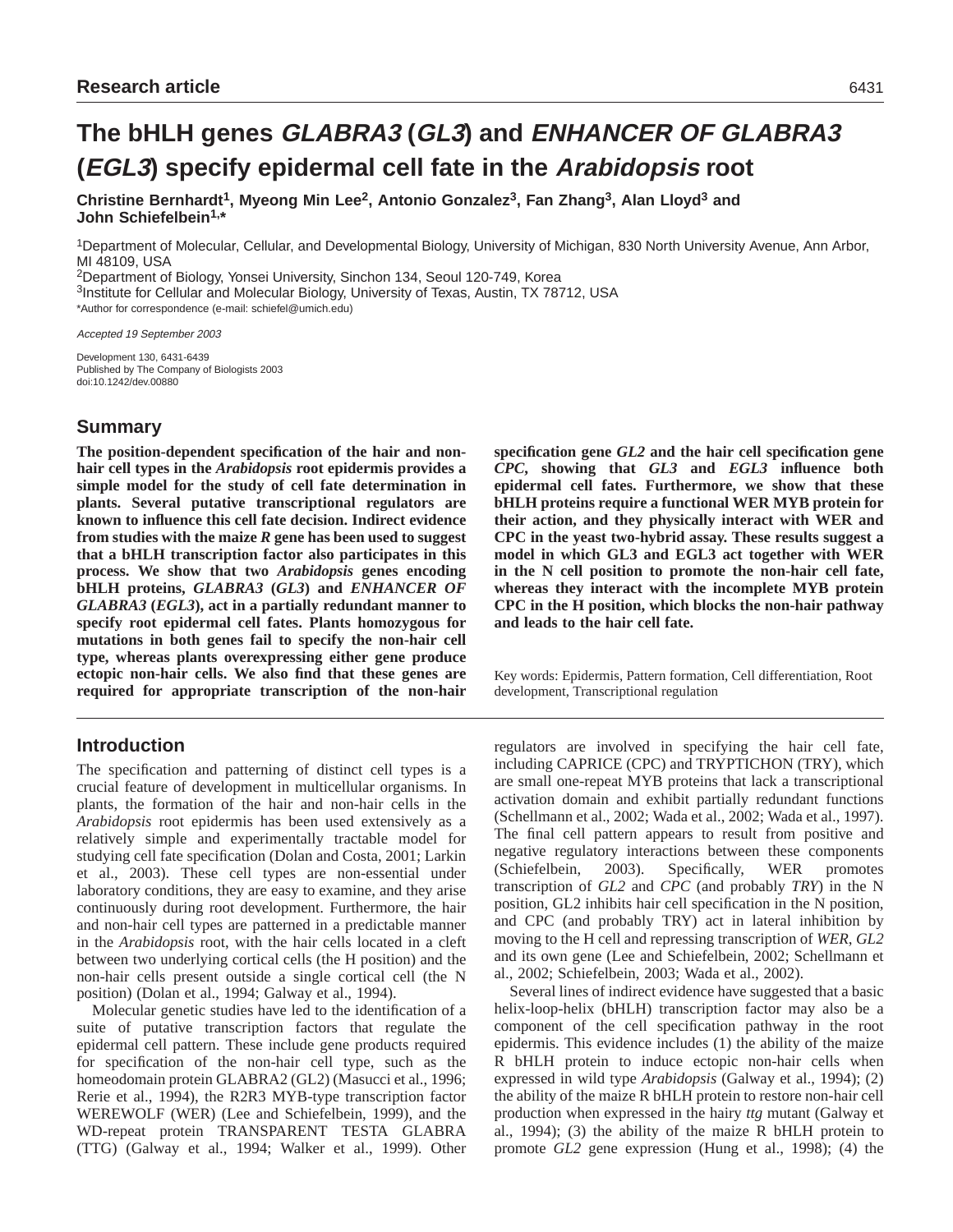#### 6432 Development 130 (26) Research article

ability of the *wer* mutations to block the effect of the maize R bHLH protein on non-hair cell specification (Lee and Schiefelbein, 1999); and (5) the ability of the R bHLH protein to interact with the WER protein and with the CPC protein in the yeast two-hybrid assay (Lee and Schiefelbein, 1999; Wada et al., 2002). Together, these findings have led to the suggestion that an *Arabidopsis* bHLH protein is likely to exist that interacts with WER to induce cells in the N position to adopt a non-hair fate (Larkin et al., 2003; Lee and Schiefelbein, 1999).

In this study, we confirm this long-standing hypothesis. We find that two *Arabidopsis* bHLH genes, *GLABRA3* (*GL3*) and *ENHANCER OF GLABRA3* (*EGL3*), are important regulators of root epidermal cell specification. These two genes encode bHLH proteins related to the maize R protein and influence trichome development and other TTG-related processes in *Arabidopsis* (Koornneef et al., 1982; Payne et al., 2000; Zhang et al., 2003). We show that *GL3* and *EGL3* have largely redundant functions in the specification of the non-hair cell fate and also participate in specifying the hair cell fate. We propose that the GL3 and EGL3 bHLH proteins act as binding partners for the WER or the CPC MYB proteins and thereby mediate the cell fate decision during root epidermis development.

## **Materials and methods**

#### **Plant materials and growth conditions**

The isolation of the mutant alleles used in this study has been described: *cpc-1* (Wada et al., 1997), *egl3-1* (Zhang et al., 2003), *egl3- 2* (Zhang et al., 2003), *gl2-1* (Koornneef, 1981), *gl3-1* (Koornneef et al., 1982), *gl3-2* (Hulskamp et al., 1994) and *wer-1* (Lee and Schiefelbein, 1999), and these are likely to represent loss-of-function alleles. The *GL2::GUS*, *CPC::GUS*, *35S::EGL3* and *35S::GL3* constructs and transgenic lines have been previously described (Lee and Schiefelbein, 1999; Masucci et al., 1996; Wada et al., 2002; Zhang et al., 2003). Lines homozygous for multiple mutations and/or transgenes were constructed by crossing single mutant or transgenic plants, examining the F2 progeny for putative double mutant/ transgene phenotypes, and confirming the desired genotype in subsequent generations by backcrossing to single mutants, examining reporter gene expression, and/or PCR-based tests.

*Arabidopsis* seeds were surface sterilized and grown on agarosesolidified nutrient medium in vertically oriented petri plates as previously described (Schiefelbein and Somerville, 1990).

#### **Microscopy**

Root hair cell production and cell type pattern analysis were determined from Toluidine Blue-stained roots as previously described (Lee and Schiefelbein, 2002) from at least 24 four-day-old seedling roots for each strain. The upper region of the root was defined as the segment containing 10 epidermal cells whose upper boundary is four cells below the hairy collet region. The lower region of the root is a larger zone representing approximately the lower half of a four-dayold root and occupied by epidermal cells that differentiate during days 3-4. An epidermal cell was scored as a root-hair cell if any protrusion was visible, regardless of its length.

Plastic transverse sections were obtained from four- to five-day-old roots embedded in JB-4 resin and stained with 0.05% Toluidine Blue O, as previously described (Masucci and Schiefelbein, 1996). The relative cell division rate in the H and N cell positions of the epidermis was determined by counting the number of cells in clones derived from rare longitudinal divisions, using a method previously described (Berger et al., 1998a), and by counting the number of cells in adjacent N and H cell files.

The histochemical analysis of plants containing the *GUS* reporter constructs was performed essentially as described (Masucci et al., 1996).

#### **Molecular biology methods**

For RT-PCR assays, tissue of wild-type (Columbia) plants was ground in liquid nitrogen and total RNA was extracted as described (Weigel and Glazebrook, 2002). Tissue from roots and hypocotyl/cotyledons was obtained from four-day-old seedling grown on nutrient plates as described above. All other tissues were obtained from soil grown plants. RT-PCR was performed using the Superscript One-Step RT-PCR Kit (Invitrogen) according to manufacturer instructions. Total RNA template (500 ng) was used for each reaction and a total of 40 PCR cycles was performed. *UBQ10* gene-specific primers (Weigel and Glazebrook, 2002) were used in control reactions. The length of the gene-specific products obtained for *GL3*, *EGL3* and *UBQ* was 581 bp, 516 bp and 483 bp, respectively.

Yeast two-hybrid assays were performed essentially as described (Lee and Schiefelbein, 1999). The entire coding regions of the GL3 or EGL3 cDNA were joined as C-terminal fusion to the yeast GAL4 DNA-binding domain in pGBT9 to generate the in-frame protein fusions BD-GL3 and BD-EGL3. The GAL4 transcriptional activation domain in pGAD424 was fused to the full-length WER-coding region to generate AD-WER (Lee and Schiefelbein, 1999) and it was fused to the full-length CPC coding region to generate AD-CPC. After transformation into yeast strain HF7c, the β-galactosidase assays were performed on at least six individual transformants for each combination of constructs.

## **Results**

### **The GL3 and EGL3 genes are expressed during root development**

Among the 133 predicted *Arabidopsis* proteins that possess bHLH-like motifs (Heim et al., 2003), the *GL3* and *EGL3* proteins are members of a subfamily with the greatest similarity to the maize R protein. The GL3 bHLH protein (At5g41315) contains 637 amino acids and displays 33% identity with maize R (Payne et al., 2000), whereas the *EGL3* gene (At1g63650) encodes a predicted protein containing 596 amino acids that is 74% identical to GL3 (Zhang et al., 2003). Because the maize  $R$  is able to influence root epidermis development when expressed in *Arabidopsis* (Galway et al., 1994), the *GL3* and *EGL3* genes were candidates to represent *Arabidopsis* bHLH proteins that participate in root epidermal cell specification.

To determine whether either of these R-like bHLH genes from *Arabidopsis* are normally expressed in the developing root, we conducted RT-PCR analyses using *GL3*- and *EGL3* specific primers on RNA isolated from roots and other organs. *GL3* and *EGL3* amplified fragments were detected from each RNA sample (Fig. 1), indicating that each bHLH gene is expressed in all of these plant organs. This is consistent with the recent finding that *GL3* and *EGL3* participate in multiple pathways in the above-ground organs (Zhang et al., 2003). Furthermore, the substantial amplification of *GL3* and *EGL3* from root RNA samples (Fig. 1) suggests that these genes are expressed in developing *Arabidopsis* seedling roots.

## **Overexpression of GL3 and EGL3 promote non-hair cell fate**

To examine the possible role of *GL3* and *EGL3* in root epidermis development, we tested their effect when expressed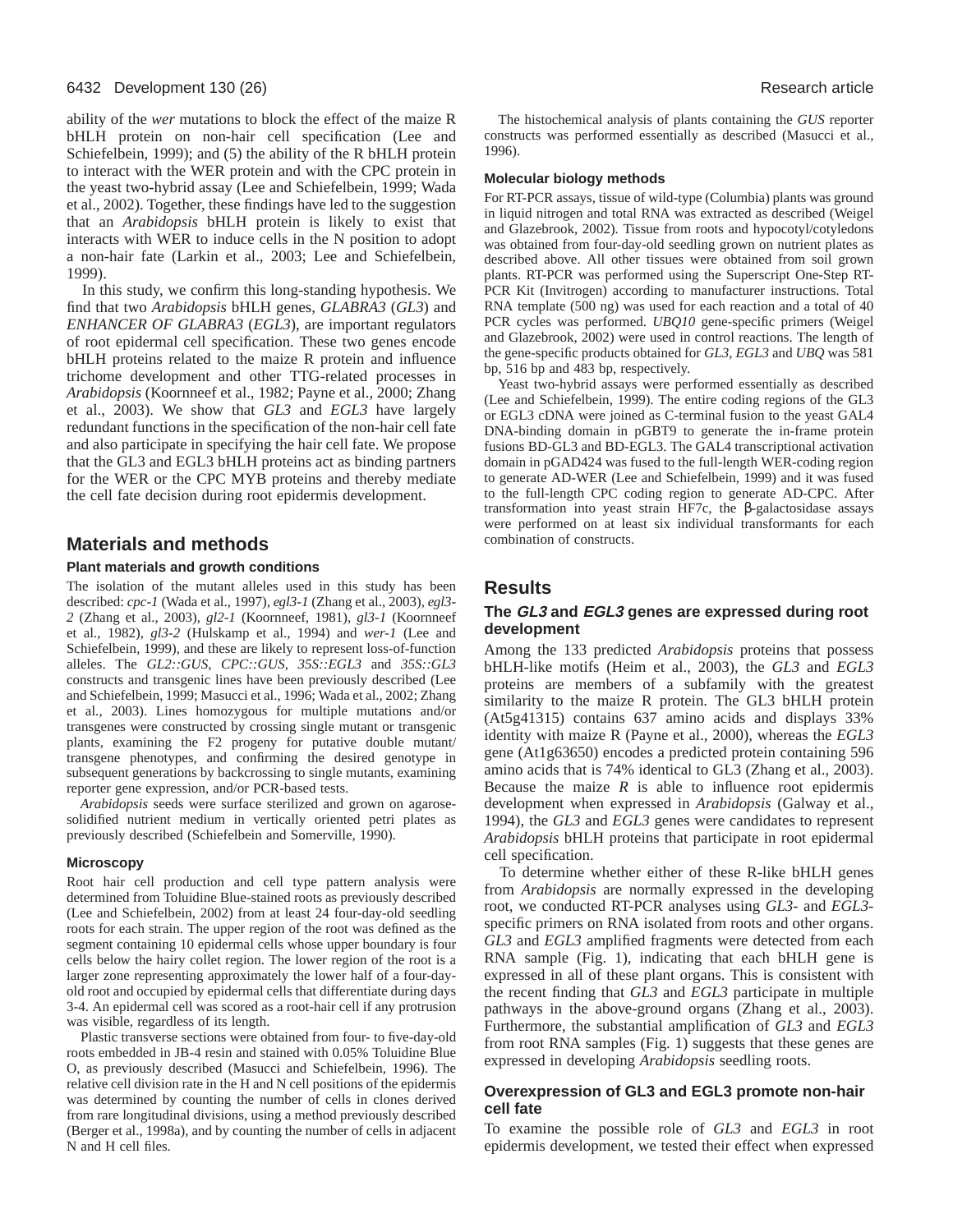

**Fig. 1.** *GL3* and *EGL3* RNA accumulates in all major *Arabidopsis* organs. Reverse transcriptase (RT)-PCR analysis using *GL3*-, *EGL3* or *UBQ10*-specific gene primers. Total RNA was isolated from the following tissues of wild-type (Columbia) plants: roots, hypocotyl and cotyledons, rosette leaves, cauline leaves, stems and flowers. 500 ng template RNA was used for each RT-PCR reaction.

under the control of the CaMV35S promoter. Plants bearing either the *35S::GL3* or *35S::EGL3* transgene (Payne et al., 2000; Zhang et al., 2003) produced roots with only a small number of root hairs (Fig. 2), owing to the misspecification of cells in the H position to adopt a non-hair cell fate (Table 1). This result is similar to the effect of the *35S::R* construct in *Arabidopsis* (Galway et al., 1994), and it suggests that expression of a high level of GL3 or EGL3 bHLH protein throughout the epidermis can overcome the effects of the hair cell specification pathway in the H position.

Although the general phenotypic effect of the *35S::GL3* and *35S::EGL3* transgenes is similar, we found that the effect of the *35S::GL3* is not as strong as the *35S::EGL3* (Fig. 2, Table 1). In particular, the *35S::GL3* line produces more hair cells in

#### GL3 and EGL3 specify root epidermal cell fate 6433

the lower region (near the apex) of the 4-day-old root than in the upper region (near the root-hypocotyl junction) (Fig. 2; Table 1). These differences in the *35S::GL3* and *35S::EGL3* effects may be due to different transgene expression levels or to differences in the developmental timing or interactions of the two bHLH genes.

To further explore the effect of the *35S::GL3* and *35S::EGL3* transgenes in relation to the previously characterized *35S::R*, we introduced the *35S::GL3* and *35S::EGL3* into the *ttg-1* mutant. The *ttg-1* root specifies hair cells in nearly every root epidermal cell, and this defect can be overcome by the *35S::R* transgene (Galway et al., 1994). We found that the *35S::GL3 ttg-1* and *35S::EGL3 ttg-1* roots exhibited a significant reduction in hair cell production, when compared with the *ttg* mutant (Fig. 2; Table 1). This indicates that the overexpression of either gene can restore non-hair cell production in the *ttg-1* mutant, which is similar to the effect of *35S::R* on *ttg* (Galway et al., 1994). Interestingly, each transgene exhibited a difference in their effect on the upper and lower region of the root, with the *35S::EGL3* having its greatest impact on the lower region and the *35S::GL3* on the upper region, which is similar to their effects in the wild-type background. Because neither of the transgenes was able to induce non-hair cell specification in the *ttg-1* mutant to the same extent as they do in the wild-type background (Table 1), it is likely that TTG is required for the full effect of the *35S::GL3* and *35S::EGL3*. To determine whether this partial TTG dependency can be diminished by expressing both *GL3* and *EGL3* in the *ttg* mutant, we constructed a *35S::GL3 35S::EGL3 ttg-1* line. These roots had an enhanced non-hair cell phenotype when compared with either single transgene (Table 1), suggesting that increased expression of these bHLH genes can overcome the effect of the *ttg-1*. Furthermore, the lack of a synergistic effect implies that the GL3 and EGL3 provide largely similar functions, rather than interdependent functions.

## **Analysis of gl3 and egl3 mutants reveal redundancy in bHLH gene function**

To directly assess the involvement of the *GL3* and *EGL3* genes in root epidermis development, we analyzed plants bearing



**Fig. 2.** The *35S::GL3* and *35S::EGL3* transgenes promote non-hair cell specification. Root phenotypes of four-day-old seedlings bearing the *35S::GL3* and *35S::EGL3* transgenes in the wild-type or the *ttg-1* mutant backgrounds. The top set of panels shows upper regions of the roots (near the root-hypocotyl junction), and the bottom panels show lower regions of the roots (near the root apex).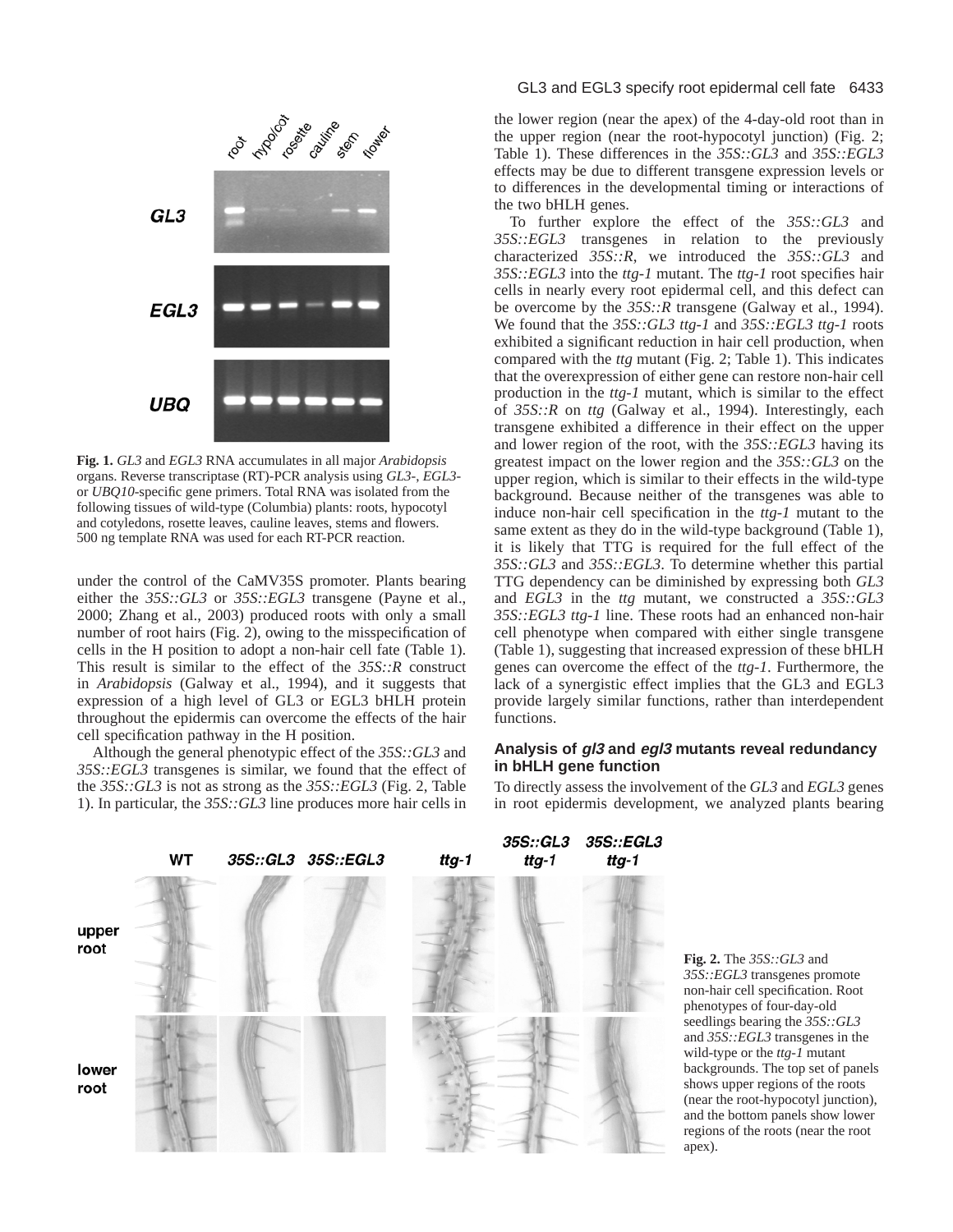|                          |                                |                                    | H cell position                    |                                    | N cell position                   |                                   |  |
|--------------------------|--------------------------------|------------------------------------|------------------------------------|------------------------------------|-----------------------------------|-----------------------------------|--|
| Genotype                 | Region<br>of root <sup>†</sup> | Hair cells<br>in epidermis<br>(% ) | Hair cells<br>(% )                 | Non-hair cells<br>(% )             | Hair cells<br>(% )                | Non-hair cells<br>(%)             |  |
| Wild type (WS)           | UP<br>LP                       | $44.2 \pm 7.4$<br>$40.2 \pm 7.8$   | $92.5+9.0$<br>$93.3 \pm 8.7$       | $7.5 \pm 9.0$<br>$6.7 \pm 8.7$     | $1.7 + 3.1$<br>$4.2 \pm 9.4$      | $98.3 \pm 3.1$<br>$95.8 \pm 9.4$  |  |
| 35S::GL3                 | UP<br>LP                       | $3.5 \pm 5.8$<br>$22.2 \pm 10.5$   | $10.8 \pm 12.3$<br>$65.8 \pm 21.2$ | $89.2 \pm 12.3$<br>$34.2 \pm 21.2$ | $0\pm 0$<br>$0\pm 0$              | $100 \pm 0$<br>$100 \pm 0$        |  |
| 35S::EGL3                | UP<br>LP                       | $7.7 + 7.7$<br>$2.2 \pm 3.7$       | $34.2 \pm 15.3$<br>$22.5 \pm 12.3$ | $65.8 \pm 15.3$<br>$77.5 \pm 12.3$ | $1.7 + 3.1$<br>$0.8 + 2.4$        | $98.3 \pm 3.1$<br>$99.2 \pm 2.4$  |  |
| $ttg-1$                  | UP<br>LP                       | $99.7 \pm 13.9$<br>$96.5 \pm 6.3$  | $100\pm0$<br>$100 \pm 0$           | $0\pm 0$<br>$0\pm 0$               | $99.2 \pm 2.4$<br>$91.7 \pm 13.7$ | $0.8{\pm}2.4$<br>$8.3 \pm 13.7$   |  |
| $35S::GL3$ ttg-1         | UP<br>LP                       | $8.0 \pm 10.8$<br>$48.3 \pm 15.0$  | $23.3 \pm 17.1$<br>$95.0 \pm 6.9$  | $76.7 \pm 17.1$<br>$5.0 \pm 6.9$   | $0\pm 0$<br>$16.7 \pm 14.7$       | $100+0$<br>$83.3 \pm 14.7$        |  |
| $35S::EGL3$ ttg-1        | UP<br>LP                       | $68.6 \pm 21.2$<br>$21.9 \pm 18.5$ | $100+0$<br>$48.9 \pm 18.3$         | $0\pm 0$<br>$51.1 \pm 18.3$        | $45.9 \pm 16.1$<br>$2.2 \pm 6.7$  | $54.1 \pm 16.1$<br>$97.8 \pm 6.7$ |  |
| 35S::GL3 35S::EGL3 ttg-1 | UP<br>LP                       | $8.0 \pm 10.1$<br>$18.7 \pm 18.7$  | $20.0 \pm 18.4$<br>$49.6 \pm 26.5$ | $80.0 \pm 18.4$<br>$50.4 \pm 26.5$ | $4.2 \pm 6.2$<br>$4.4 + 9.4$      | $95.8 \pm 6.2$<br>$95.6 \pm 9.4$  |  |
| $gl2-I$                  | UP<br>LP                       | $99.7 \pm 1.1$<br>$100 \pm 0$      | $100+0$<br>$100 \pm 0$             | $0\pm 0$<br>$0\pm 0$               | $99.2 \pm 2.4$<br>$100 \pm 0$     | $0.8 + 2.4$<br>$0\pm 0$           |  |
| $35S::GL3$ gl2-1         | UP<br>LP                       | $96.2 \pm 7.5$<br>$98.5 \pm 3.5$   | $99.3 \pm 2.2$<br>$99.3 \pm 2.2$   | $0.7 \pm 2.2$<br>$0.7 \pm 2.2$     | $91.9 \pm 8.7$<br>$95.6 \pm 6.7$  | $8.2 \pm 8.7$<br>$4.4 \pm 6.7$    |  |
| $35S::EGL3$ gl2-1        | UP<br>LP                       | $99.1 \pm 2.0$<br>$99.2 \pm 2.1$   | $99.4 \pm 2.0$<br>$99.4 \pm 1.9$   | $0.6{\pm}2.0$<br>$0.6 \pm 1.9$     | $96.4 \pm 5.5$<br>$96.7 \pm 6.7$  | $3.6 + 5.5$<br>$3.3 \pm 6.7$      |  |
| $wer-1$                  | UP<br>LP                       | $91.8 \pm 8.1$<br>$98.7 \pm 2.8$   | $90.6 \pm 10.0$<br>$97.6 \pm 4.5$  | $9.4 \pm 10.0$<br>$2.4 \pm 4.5$    | $87.2 \pm 7.3$<br>$99.4 \pm 2.0$  | $12.8 \pm 7.3$<br>$0.6{\pm}2.0$   |  |
| $35S::GL3$ wer-1         | UP<br>LP                       | $89.6 \pm 11.8$<br>$94.5 \pm 7.8$  | $87.7 \pm 15.8$<br>$90.9 \pm 10.4$ | $12.3 \pm 15.8$<br>$9.1 \pm 10.4$  | $87.2 \pm 7.9$<br>$95.8 \pm 4.5$  | $12.8 \pm 7.9$<br>$4.2 + 4.5$     |  |
| 35S::EGL3 wer-1          | UP<br>LP                       | $88.3 \pm 10.0$<br>$93.1 \pm 8.1$  | $89.2 \pm 7.9$<br>$93.3 \pm 7.1$   | $10.8 \pm 7.9$<br>$6.7 \pm 7.1$    | $83.3 \pm 8.7$<br>$89.2 \pm 9.4$  | $16.7 \pm 8.7$<br>$10.8 + 9.4$    |  |

**Table 1. Effect of the** *35S::GL3* **and** *35S::EGL3* **transgenes on cell type pattern in the root epidermis\***

\*Data were obtained from at least 25 five-day-old seedlings from each strain. In all strains, ~40% of epidermal cells are in the H position. †UP, upper region of root; LP, lower region of root.

homozygous mutations in one or both of these genes. We employed *gl3* mutant lines (*gl3-1* and *gl3-2*) and *egl3* mutant lines (*egl3-1* and *egl3-2*) with mutations that cause premature stop codons and probably represent null alleles (Payne et al.,



2000; Zhang et al., 2003). We found that each of the single mutant lines produced a normal number and pattern of epidermal cell types in the lower region of the root, but they show a slight (*egl3-1* and *egl3-2*) or moderate (*gl3-1* and *gl3-*

*2*) increase in hair cell production in the upper region of the root, owing to the misspecification of hair cells in the N (ectopic) position (Fig. 3; Table 2). Thus, *GL3* and *EGL3* are necessary to specify fully the non-hair cell fate and generate the proper epidermal pattern in the upper region, but not the lower region, of the root.

To test the possibility of partial functional redundancy between the *GL3* and *EGL3* genes, we generated and analyzed all four possible *gl3 egl3* double mutants using the *gl3-1*, *gl3-2*, *egl3-1* and *egl3-2* lines. Each double mutant combination produced an extremely hairy root (Fig. 3) because of a dramatic reduction in the frequency of the non-hair cell type throughout the root (Table 2; data not shown). These findings show that *GL3* and

**Fig. 3.** The *GL3* and *EGL3* genes are required for non-hair cell specification. Root phenotypes of four-day-old seedlings bearing the indicated *gl3* and/or *egl3* mutations. In each composite, the top panels show upper regions of the roots, and the bottom panels show lower regions of the roots.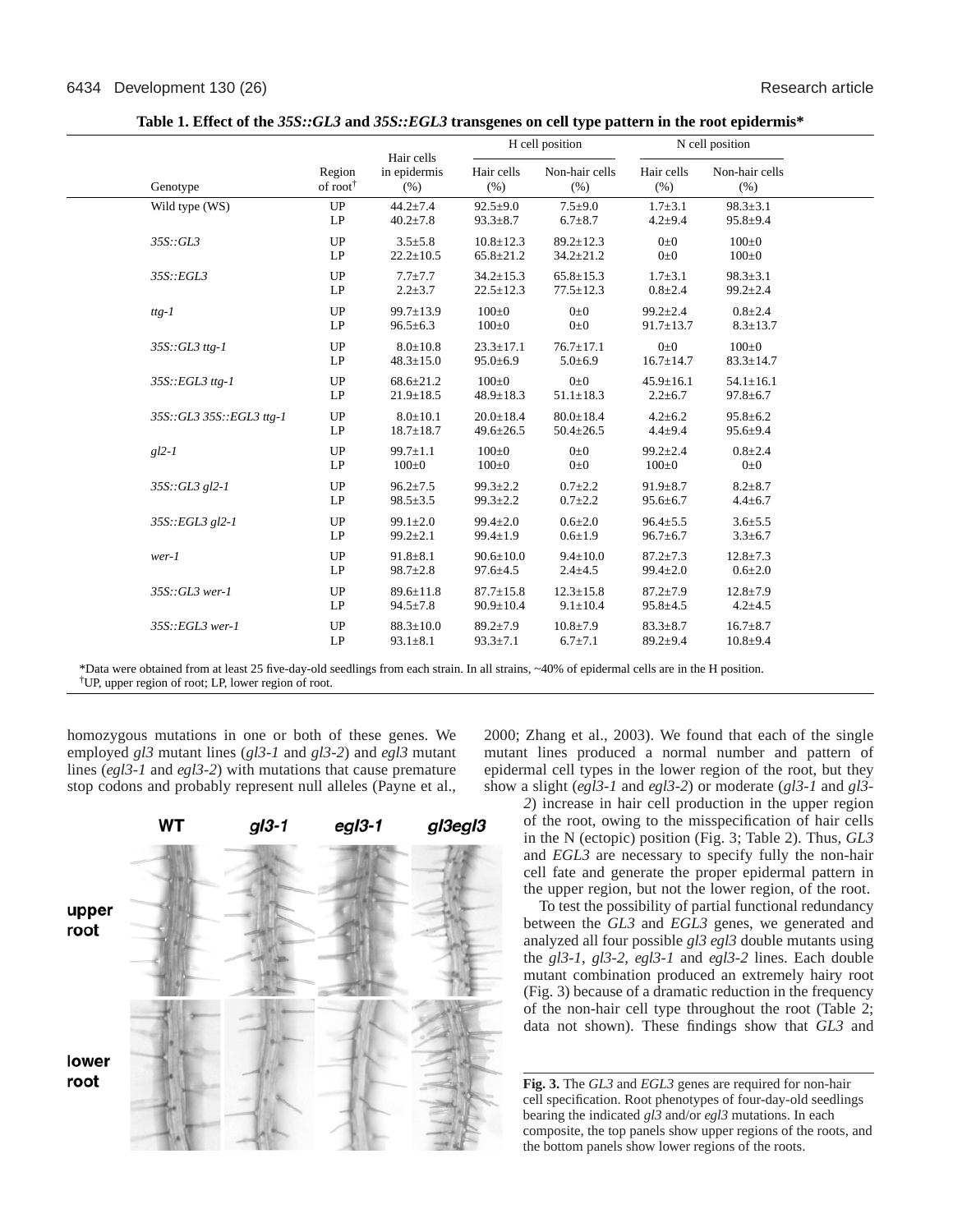|                   |                      |                 |                |                |                 | N cell position |
|-------------------|----------------------|-----------------|----------------|----------------|-----------------|-----------------|
| Genotype          | Region               | in epidermis    | Hair cells     | Non-hair cells | Hair cells      | Non-hair cells  |
|                   | of root <sup>†</sup> | (% )            | (% )           | (% )           | (% )            | (% )            |
| WT (Ler)          | UP                   | $40.2 \pm 8.2$  | $97.5 \pm 3.5$ | $2.5 \pm 3.5$  | $8.3 \pm 5.9$   | $91.7 \pm 5.9$  |
|                   | LP                   | $44.0 \pm 6.9$  | $94.2 \pm 5.6$ | $5.8 \pm 5.6$  | $3.3 \pm 6.2$   | $96.7 \pm 6.2$  |
| $gl3-1$           | UP                   | $81.6 \pm 20.7$ | $99.3 \pm 2.1$ | $0.7 \pm 2.1$  | $65.3 \pm 24.3$ | $34.7 \pm 24.3$ |
|                   | LP                   | $45.8 \pm 9.5$  | $96.7 \pm 5.0$ | $3.3 \pm 5.0$  | $6.7 \pm 8.7$   | $93.3 \pm 8.7$  |
| $Gl3-2$           | UP                   | $70.7 \pm 19.9$ | $99.2 \pm 2.4$ | $0.8 \pm 2.4$  | $43.3 \pm 13.3$ | $56.7 \pm 12.2$ |
|                   | LP                   | $38.7 \pm 6.2$  | $95.8 \pm 3.5$ | $4.2 \pm 3.5$  | $2.5 \pm 3.5$   | $97.5 \pm 3.5$  |
| $Egl3-I$          | UP                   | $57.1 \pm 13.9$ | $97.3 \pm 4.7$ | $2.7 + 4.7$    | $24.0 \pm 17.6$ | $76.0 \pm 17.5$ |
|                   | LP                   | $42.9 \pm 7.9$  | $96.7 \pm 7.1$ | $3.3 \pm 7.1$  | $4.2 \pm 5.0$   | $95.8 \pm 5.0$  |
| $Egl3-2$          | UP                   | $53.1 \pm 11.7$ | $92.7 \pm 5.6$ | $7.3 \pm 5.6$  | $27.3 \pm 12.0$ | $72.7 \pm 12.0$ |
|                   | LP                   | $38.7 \pm 4.1$  | $98.3 \pm 4.7$ | $1.7 + 4.7$    | $1.7 \pm 3.1$   | $98.3 \pm 3.1$  |
| $gl3-1$ egl $3-1$ | UP                   | $99.7 \pm 1.1$  | $98.3 \pm 4.7$ | $1.7 + 4.7$    | $100 \pm 0$     | $0\pm 0$        |
|                   | LP                   | $97.8 \pm 4.3$  | $100 \pm 0$    | $0\pm 0$       | $96.7 \pm 5.0$  | $3.3 \pm 5.5$   |
| $gl3-1$ egl $3-2$ | UP                   | $96.7 \pm 8.1$  | $96.7 + 9.4$   | $3.3 \pm 9.4$  | $93.3 \pm 12.9$ | $6.7 \pm 12.9$  |
|                   | LP                   | $97.8 \pm 6.7$  | $100 \pm 0$    | $0\pm 0$       | $99.2 \pm 2.4$  | $0.8 \pm 2.4$   |
|                   |                      |                 | Hair cells     |                | H cell position |                 |

**Table 2. Effect of the** *gl3* **and** *egl3* **mutants on cell type pattern in the root epidermis\***

\*Data were obtained from at least 25 five-day-old seedlings from each strain. In all strains, ~40% of epidermal cells are in the H position. †UP, upper region of root; LP, lower portion of root.

*EGL3* act in a largely redundant manner to specify the nonhair cell fate.

## **GL3 and EGL3 act at an early stage in epidermal development**

The outgrowth of a root hair from an epidermal cell represents a relatively late event in epidermal cell differentiation. At earlier stages, immature epidermal cells in the H and N positions may be distinguished from one another by their differential vacuolation rate and cytoplasmic density, and these characteristics are controlled by WER and TTG but not GL2 (Galway et al., 1994; Lee and Schiefelbein, 1999; Masucci et al., 1996; Schellmann et al., 2002). To determine whether the altered root hair production in the *gl3 egl3* mutant and the *35S* lines were associated with cell fate abnormalities at an early developmental stage, we examined vacuole formation and cytoplasmic density in developing epidermal cells from transverse sections taken from the meristematic region of the root. In contrast to the wild type, which displayed a greater vacuolation rate and reduced cytoplasmic density in the N cell position relative to the H cell position, all epidermal cells in the *gl3 egl3* exhibit characteristics of developing hair cells, whereas all epidermal cells in *35S::EGL3* exhibit characteristics of developing non-hair cells (Fig. 4).



Another early characteristic of epidermal cell specification is differential cell division rate, whereby the developing hair cells achieve a greater rate of division than developing non-hair cells in the meristematic zone (Berger et al., 1998a). We assessed the relative cell division rate in the mutant and overexpression lines by comparing cell number in the H and N positions. We discovered a significant reduction in the relative division rate in the *gl3 egl3*, the *35S::GL3* and the *35S::EGL3* lines when compared with their respective wild-type lines, but no significant difference was detected in the single mutant lines (Table 3). The reduction was similar to the previously documented effect of the *wer-1* and *ttg-1* mutations on relative cell division rate (Galway et al., 1994; Lee and Schiefelbein, 1999) (Table 3). Together, these results show that alterations in *GL3* and *EGL3* gene function affect cell specification characteristics at an early stage in root epidermis development, similar to the stage affected by *WER* and *TTG*.

## **GL3 and EGL3 regulate GL2 transcription**

To better define the role of *GL3* and *EGL3* in the specification pathway, we examined the effect of the mutants and transgenes on expression of the *GL2::GUS* reporter construct. The *GL2* gene is required for non-hair cell specification and, accordingly, the *GL2::GUS* reporter is preferentially expressed

> in the N cell position of the developing root epidermis (Masucci et al., 1996). In the *gl3-1* mutant, *GL2::GUS* expression is reduced, but the appropriate pattern of GUS activity remains (Fig. 5). By contrast, the *egl3-1* mutant has no detectable effect on *GL2::GUS* reporter

**Fig. 4**. The *GL3* and *EGL3* genes act early during epidermal cell fate specification. Transverse sections taken from the meristematic region of wild-type, *gl3 egl3* and *35S::EGL3* roots indicate the relative vacuolation and cytoplasmic density in the H and N cell positions. Scale bar: 25 µm.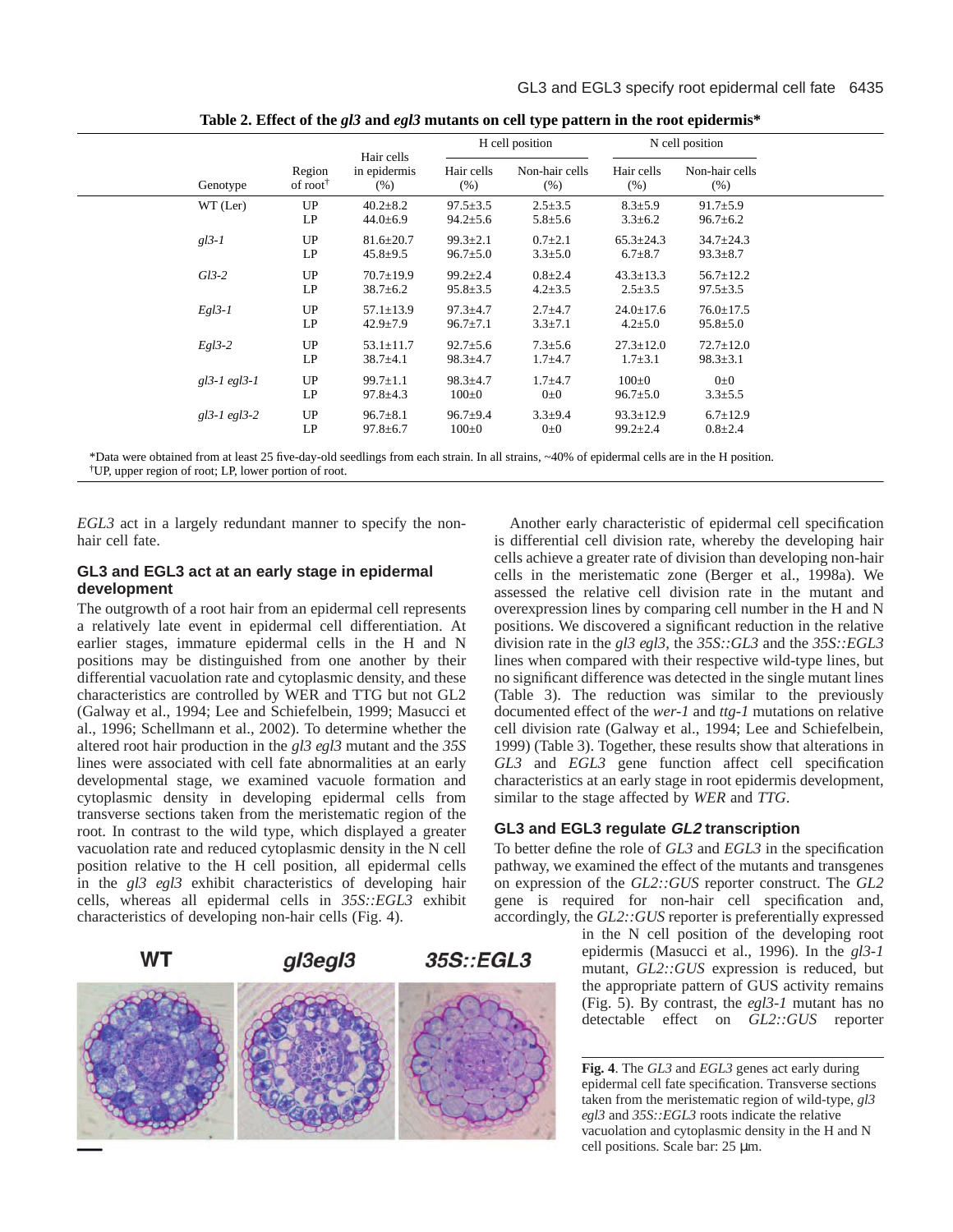**Fig. 5.** *GL2* gene expression is regulated by *GL3* and *EGL3*. Four-day-old roots from plants harboring the *GL2::GUS* transgene and the indicated mutation(s) were incubated with X-gluc. The *gl3 egl3* root labeled 'long stain' was incubated for an extended period of time (20 hours rather than 1 hour).



expression (Fig. 5). A strong reduction in *GL2::GUS* expression is present in the *gl3-1 egl3-1* double mutant, although extended incubation time shows that the proper pattern persists (Fig. 5). This indicates that GL3 and EGL3 act redundantly to positively regulate the level, but not the position-dependent pattern, of *GL2* transcription.

In a corresponding fashion, the *35S::EGL3* transgene caused *GL2::GUS* expression to expand throughout the developing epidermis and the surrounding lateral root cap (Fig. 5; data not shown). The *35S::GL3* caused a weaker effect on *GL2::GUS* expression (Fig. 5), consistent with its weaker effect on cell fate specification (Table 1).

Given these results, we wished to investigate the possibility that GL3 and EGL3 promote the non-hair fate by acting through GL2. Therefore, we generated and analyzed *35S::GL3 gl2-1* and *35S::EGL3 gl2-1* plants. Each of these lines possessed a 'hairy' root phenotype that is essentially the same as the *gl2-1* mutant (Table 1). This suggests that a functional *GL2* gene is required for the *35S* overexpression constructs to induce non-hair epidermal cells, and therefore, is consistent with the notion that the *GL3*/*EGL3* genes act through *GL2*.

## **GL3 and EGL3 regulate CPC transcription**

The *CPC* gene is expressed in the N cell position, and it is required for hair cell specification through a lateral inhibition mechanism (Lee and Schiefelbein, 2002; Wada et al., 2002). To determine whether *CPC* is regulated by *GL3* and *EGL3*, we introduced the *CPC::GUS* reporter construct into the various mutant and transgene backgrounds. Like the *GL2::GUS* expression, the *CPC::GUS* expression was reduced in the

**Table 3. Relative cell division rate in the root epidermis of** *GL3* **and** *EGL3* **mutants and overexpression lines**

| Genotype          | $H/N$ ratio*    |  |
|-------------------|-----------------|--|
| Wild type (Ler)   | $1.64 \pm 0.10$ |  |
| $gl3-I$           | $1.57 \pm 0.10$ |  |
| $eg13-1$          | $1.54 \pm 0.11$ |  |
| $gl3-1$ egl $3-1$ | $1.31 \pm 0.09$ |  |
| WT (Col)          | $1.62+0.11$     |  |
| wer-1             | $1.31 \pm 0.10$ |  |
| WT (WS)           | $1.51 \pm 0.10$ |  |
| 35S::GL3          | $1.36 \pm 0.07$ |  |
| 35S::EGL3         | $1.21 \pm 0.07$ |  |
|                   |                 |  |

\*Ratio of cell number in the H position to cell number in the N position.

*gl3-1* mutant, unchanged in the *egl3-1* mutant, and virtually eliminated in the *gl3-1 egl3-1* double mutant (Fig. 6; data not shown). Furthermore, the *CPC::GUS* reporter was expressed throughout the epidermis in the *35S::EGL3*, and to a weaker extent in the *35S::GL3* (Fig. 6). Thus, the *GL3* and *EGL3* genes act in a redundant manner to promote expression of both the non-hair-cell-specification gene *GL2* and the hair-cellspecification gene *CPC* in the N cell position.

## **GL3 and EGL3 function relies on WER**

Like *GL3* and *EGL3*, *WER* is a positive regulator of *GL2* and *CPC* (Lee and Schiefelbein, 2002). To determine whether *WER* is required for *GL3* or *EGL3* function, we constructed and examined plants bearing the genotype *35S::GL3 wer-1* or *35S::EGL3 wer-1*. Roots from each of these lines produced abundant root hair cells, similar to the *wer-1* mutant (Table 1). Thus, *GL3* or *EGL3* action requires a functional *WER* gene, which implies that *WER* is either acting downstream or at the same step as *GL3*/*EGL3* in the non-hair specification pathway.

## **GL3 and EGL3 interact with WER and CPC**

In prior studies, the maize R bHLH protein has been found to interact with both the WER (Lee and Schiefelbein, 1999) and with the CPC (Wada et al., 2002) MYB proteins. To examine the possibility that the GL3 or EGL3 proteins physically associate with WER or CPC, we employed the yeast twohybrid assay (Fields and Sternglanz, 1994). First, we found that fusions of the GAL4 DNA binding domain (BD) to either the GL3 or EGL3 protein alone were sufficient to induce a significant level of *lacZ* reporter expression (Table 4). This 'one-hybrid' assay shows that the GL3 and EGL3 proteins possess transcriptional activation domains that are functional in yeast.

Next, we discovered that yeast cells co-expressing either the BD-GL3 or BD-EGL3 fusions together with the AD-WER fusion exhibited a higher level of *lacZ* reporter expression than either single fusion (Table 4). This indicates that the WER protein can physically interact with either the GL3 or EGL3 proteins in yeast cells and is consistent with the possibility that they interact in *Arabidopsis*.

We also discovered that GL3 and EGL3 can each associate with the CPC protein in the yeast two-hybrid assay. Yeast cells expressing an AD-CPC fusion together with the BD-GL3 or the BD-EGL3 produce an increased level of *lacZ* reporter expression (Table 4). This implies that CPC may also interact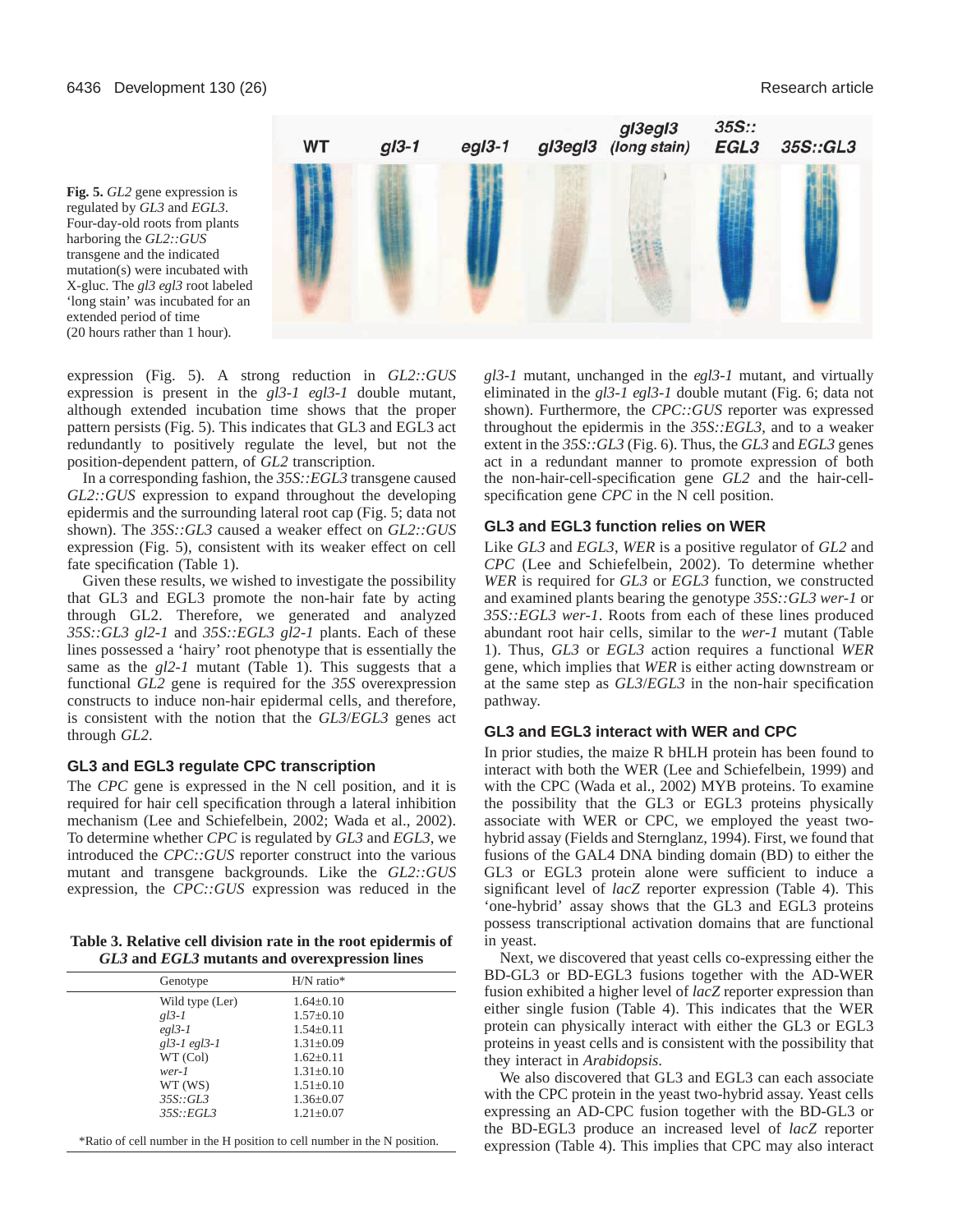**Fig. 6.** *CPC* gene expression is regulated by *GL3* and *EGL3*. Seedling roots bearing the *CPC::GUS* reporter and the indicated mutation(s) were exposed to the X-gluc substrate for 12 hours. This reporter is also expressed in the developing stele near the root tip, but this expression is not associated with the role of *CPC* in epidermal development (Wada et al., 2002).



with GL3 or EGL3 in *Arabidopsis*, which suggests a possible competition model for the opposite action of WER and CPC in root epidermis cell specification.

## **Discussion**

In this study, the *Arabidopsis GL3* and *EGL3* bHLH genes have been shown to participate in root epidermis development in a largely redundant manner and consistent with expectations from earlier experiments with the heterologous maize *R* bHLH (Galway et al., 1994). Results from mutant, overexpression and reporter analyses suggest that the major role of *GL3*/*EGL3* is to promote the non-hair cell fate via transcriptional activation of the downstream gene *GL2*. In addition, these genes are required for appropriate expression of the *CPC* gene, which promotes the hair cell fate. Thus, *GL3* and *EGL3* are essential for the specification of both cell fate pathways that generate the normal cell type pattern during root epidermis development.

These results suggest a simple model for the action of the GL3 and EGL3 bHLH proteins in specifying cell fates in the root epidermis (Fig. 7). This model is largely consistent with earlier predictions based on results with the heterologous maize R protein (Galway et al., 1994; Lee and Schiefelbein, 1999; Masucci et al., 1996). First, the GL3 and EGL3 bHLH proteins are likely to act as transcriptional regulators in concert with the WER MYB protein. This proposal is supported by the similar effects of WER and GL3/EGL3 on *GL2* and *CPC*

**Table 4. Interaction between the GL3 or EGL3 proteins and the WER or CPC proteins in the yeast two-hybrid**

|                             | assay                           |                                             |
|-----------------------------|---------------------------------|---------------------------------------------|
| Activation domain construct | DNA-binding<br>domain construct | $\beta$ -galactosidase activity*<br>(units) |
| pGAD424 vector              | pGBT9 vector                    | $() + ()$                                   |
| pGAD424 vector              | BD-GL <sub>3</sub>              | $217+10$                                    |
| pGAD424 vector              | BD-EGL3                         | $26+1$                                      |
| AD-WER                      | pGBT9 vector                    | $() + ()$                                   |
| AD-WER                      | BD-GL3                          | $284 + 22$                                  |
| AD-WER                      | BD-EGL3                         | $93 + 9$                                    |
| AD-CPC                      | pGBT9 vector                    | $() + ()$                                   |
| AD-CPC                      | $BD-GL3$                        | $395 \pm 18$                                |
| AD-CPC                      | BD-EGL3                         | $430+18$                                    |
| *Activity html.             |                                 |                                             |

expression, and their similar effects on early stages of cell differentiation. Furthermore, it is consistent with the yeast twohybrid results showing that GL3 and EGL3 interact with WER, and it is supported by the WER-dependent nature of the *35S::GL3* or *35S::EGL3* induction of non-hair cells. In plants, it is common for bHLH proteins to act in a combinatorial fashion with MYB-related proteins to regulate gene transcription (Singh, 1998). The best characterized example is the control of anthocyanin production in maize, where the tissue-specific activation of the structural genes of the anthocyanin pathway requires the expression of a bHLH protein encoded by the maize R or B loci as well as a MYBrelated protein encoded by the C1 or Pl loci (Ludwig and Wessler, 1990; Mol et al., 1998).

Another aspect of our model (Fig. 7), is that the GL3/EGL3 proteins interact with the TTG WD repeat protein and rely on TTG activity, in part, for their function. Although the precise role of TTG is not clear, other WD-repeat proteins are involved in protein-protein interactions (Neer et al., 1994) which implies that TTG may be a component of a signal transduction pathway or may interact with transcription factors (e.g. GL3/EGL3) that specify epidermal cell fate. A close connection between the GL3/EGL3 bHLH proteins and the TTG protein is suggested by several lines of evidence. First, both are essential at an early stage of development, because they each alter all aspects of



**Fig. 7.** The proposed role of *GL3* and *EGL3* in epidermal cell specification. In the N cell position, there is a relatively high level of WER relative to CPC, which enables a WER-GL3/EGL3 complex to form and promote GL2 and CPC transcription. In the H position, a relatively high level of CPC leads predominantly to formation of the inactive CPC-GL3/EGL3 complex. Proteins shown in white ovals are at low concentrations. See text for detailed discussion.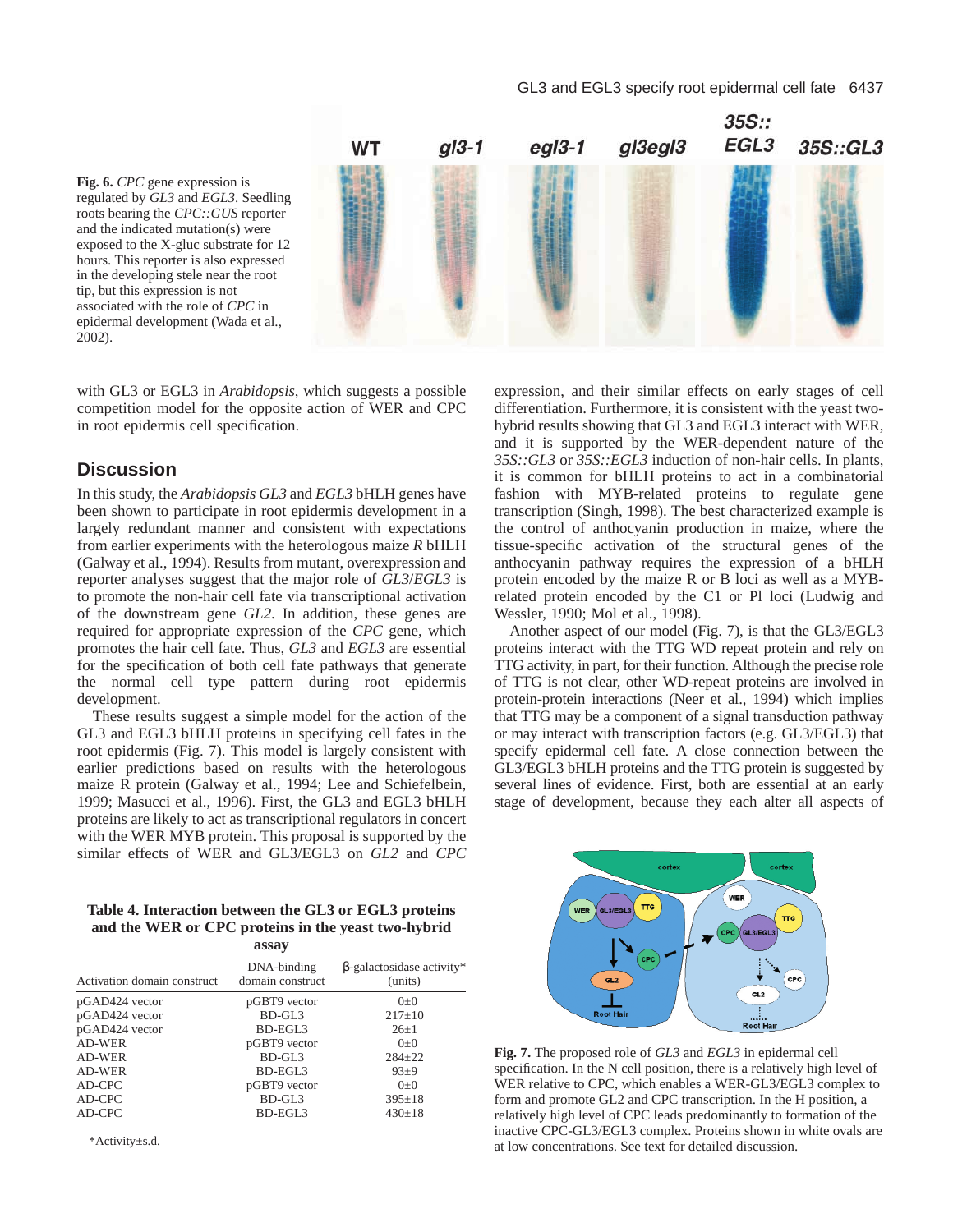non-hair cell differentiation (including early developmental characteristics like cell division rate, cytoplasmic density and vacuolation rate) (Berger et al., 1998a; Galway et al., 1994) (Fig. 4). Second, the *ttg* mutations and the *gl3 egl3* double mutant both exhibit a dramatic reduction in *GL2* expression, but retain its position-dependent pattern, which implies that neither function is essential for the generation of the *GL2* expression pattern but both are required for the proper expression level. In addition, prior studies showed that GL3 and EGL1 can interact with TTG in yeast (Payne et al., 2000; Zhang et al., 2003). Finally, the ability of the *35S::GL3* or *35S::EGL3* to largely complement the N cell defect in the *ttg* mutant suggests that TTG may enhance the abundance, activity or localization of these bHLH proteins, and this influence can be overcome by overexpression of the bHLH genes. However, the *35S::GL3* and *35S::EGL3* were unable to induce non-hair cell production in the *ttg* mutant to the same extent as in the wild type (Table 1), so TTG is likely to be partially required for the function of these transgenes.

Another part of our model (Fig. 7) is that the GL3/EGL3 bHLH proteins interact with the CPC protein in the H position, and this interaction leads to specification of the hair cell fate. This proposal is derived from two lines of evidence. First, CPC physically interacts with GL3 or EGL3 in yeast (Table 4). Second, the ability of the *35S::GL3* and *35S::EGL3* lines to induce *GL2* expression, *CPC* expression and the non-hair cell fate in the H position implies that a high concentration of GL3 or EGL3 is sufficient to alter the fate of the H cells and convert them into non-hair cells. Considering that WER is required for this effect (Table 1) and therefore must be produced/available in the H position, it is possible that, in wild-type roots, the concentration of GL3/EGL3 available for interaction with WER is low because most of it is bound to CPC. The *35S::GL3* and *35S::EGL3* phenotypes may then be explained because the excess supply of these bHLH proteins enables a significant accumulation of the functional WER-bHLH complex even in the presence of the CPC inhibitor. This explanation is consistent with a competition mechanism for epidermal patterning that is essentially similar to one proposed earlier (Lee and Schiefelbein, 1999). Accordingly, the epidermal pattern is determined by the relative concentration of a functional two-repeat MYB (WER) versus an incomplete onerepeat MYB that lacks a transcriptional activation domain (CPC and probably also TRY). Each of these MYBs is envisioned to compete for binding to a limited supply of the GL3/EGL3 bHLH proteins, with the WER-bHLH interaction leading to a functional transcriptional complex that activates *GL2* and *CPC*, whereas the CPC-bHLH interaction generates a non-functional complex that leads to hair cell specification by default (Fig. 7). The cell-type pattern may then result from positional cues and gene regulatory networks that generate a relatively high concentration of WER in the N position and a relatively high concentration of CPC (and probably TRY) in the H position (Fig. 7). We are currently testing various predictions of this model.

Although we have focused our attention on the seedling root, it is likely that the action of the *GL3* and *EGL3* genes is initiated during embryonic root development, because the epidermal pattern is known to be established during embryogenesis and each of the other regulators is active during that period (Costa and Dolan, 2003; Lin and Schiefelbein, 2001). It is also likely that *GL3* and *EGL3* help to establish epidermal cell fate in the hypocotyl because, to date, all of the regulators that have been examined alter epidermal patterning in the root and hypocotyl (Berger et al., 1998b; Hung et al., 1998; Lee and Schiefelbein, 1999). Future studies will be aimed at testing these predictions.

In this study, we detected a significant difference in the epidermal cell pattern in the upper and lower regions of the 4 day-old seedling roots in several of the bHLH mutants and transgenic lines (Tables 1, 2). The cells that comprise the upper region are largely formed during embryogenesis and have been termed the 'embryonic root' (Dolan et al., 1994; Lin and Schiefelbein, 2001; Scheres et al., 1994). It is therefore possible that the *GL3* and/or *EGL3* genes or gene products have a different role in epidermal patterning during embryonic versus post-embryonic development. For example, the *GL3* and *EGL3* may differ in their degree of redundancy or their putative partner proteins in a developmentally dependent manner. Alternatively, it is possible that epidermal patterning in this region of the root is generally less 'tightly regulated' by the position-dependent mechanism and therefore more sensitive to genetic perturbation, owing to the proximity of this region to the root-hypocotyl junction (collet), where every epidermal cell adopts the hair fate (Dolan et al., 1994; Lin and Schiefelbein, 2001; Scheres et al., 1994).

The patterning of epidermal cells in the root appears to employ a mechanism similar to the one used in the shoot to control trichome distribution (Larkin et al., 2003; Schiefelbein, 2003). This similarity extends to the use of the GL3 and EGL3 proteins, which have been shown to participate in trichome specification in a regulatory network resembling the one described here (Payne et al., 2000; Zhang et al., 2003). Furthermore, these bHLH proteins participate with TTG in seed coat development and anthocyanin production (Zhang et al., 2003), which suggests that a common transcriptional cassette operates in all of these processes and confirms predictions made from studies with the heterologous maize *R* protein in *Arabidopsis* (Galway et al., 1994; Lloyd et al., 1992).

Our work shows that the *GL3* and *EGL3* bHLH genes act in a largely redundant fashion to influence epidermal cell specification in the root. The lack of a major effect of either single homozygous mutant and the lack of a synergistic effect in the *35S::GL3 35S::EGL3* line indicates that the GL3 and EGL3 proteins function in a similar manner. There are two other *Arabidopsis* bHLH genes, *MYC1* (Urao et al., 1996) and *TT8* (Nesi et al., 2000), that are related to the maize *R* and in the same subgroup as *GL3* and *EGL3* (Heim, 2003). In preliminary studies, we have found that at least the *MYC1* gene probably participates in root epidermal patterning (C.B., M. Sridharan and J.S., unpublished). Thus, an unexpectedly large collection of bHLH genes may play a role in the specification of epidermal cell fate in the *Arabidopsis* root. This probably reflects the importance of genetic redundancy and the complex regulatory nature of cell specification in higher plants.

We thank M. Simon, M. D. Marks and J. Larkin for helpful comments. We acknowledge the Arabidopsis Biological Resource Center (Ohio State University, Columbus, OH, USA) for providing the *gl3-1* mutant. This work was supported by grants from the United States Department of Agriculture (IBN-0077900) to J.S. and from the US National Science Foundation (IBN-9986391) to A.M.L.